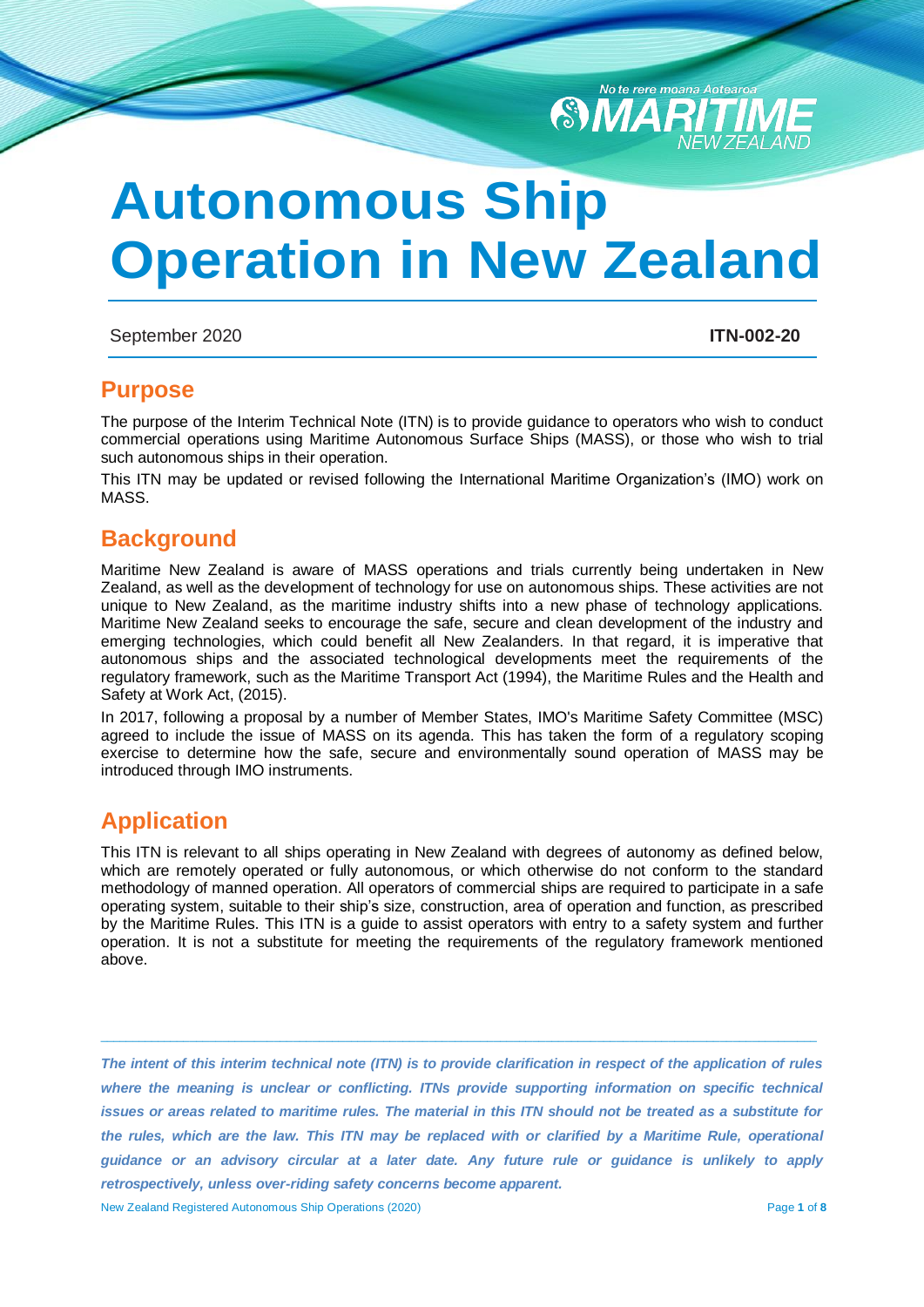# *Exclusions*

This ITN is not relevant to:

- a) Any warships of the New Zealand Defence Force or other States; or
- b) Any ship owned or operated by the New Zealand Government or a State other than New Zealand, if the ship is being used for wholly governmental (but not including commercial) purposes; or
- c) The master or the crew of any ship referred to in (a) and (b); or
- d) SOLAS Ships; or
- e) Remotely operated vehicles (ROVs) such as those used in subsea operations, which during the mission are physically or wirelessly connected to the relevant support vessel from which they are controlled.

# **Analysis**

Maritime New Zealand has considered the concept of autonomy and is of the view that it is defined as the ability of technology to perform autonomous functions to various degrees. It is envisaged that as the IMO develops further regulation of MASS operations, unified definitions of autonomy would be agreed upon. The below may be used in the interim as general descriptors to reflect the conceptual degrees of autonomy:

For the purpose of autonomous ships, for which this ITN is designed, the following definitions apply:

- **Decision:** Deciding upon a range of options that will result in a change in operation based on an intelligent assessment of external and internal factors and influences, e.g.; deciding the heading that the ship should be taking, or the speed at which the ship should travel. The decision-making process can take place on-board or remotely.
- **Action:** Implementing a decision by interacting with the ship's systems to match the operation specified by the decision, e.g.; moving the ship's rudder to attain a specified heading. Actions can be implemented on-board or remotely and do not require external information – simply the desired and current operation of the system.
- **System:** A collection of processes governing one of the operations of the ship and which contributes to the safe navigation and working of the ship during normal operation, or is required in the event of any emergency, e.g. rudder control and engine power can be grouped as part of the navigation system.

## **Degrees of Autonomy**

#### **Manual/ No autonomy**

Operation of the ship involves no assistance from autonomous programs – all decisions are taken by humans and actions are carried out by humans who are located aboard the ship.

## **Program assisted decisions**

Decisions are made by a human and actions are human-supervised, but an autonomous program may assist these decisions and can carry out actions. An example could be a programme which suggests decisions, or the use of supervised systems such as an autopilot where a human enters each waypoint and the desired speed and the programme navigates in a straight line between each point. Humans can be located aboard (crew) or remotely outside the ship (remote operator/personnel).

 $\_$  ,  $\_$  ,  $\_$  ,  $\_$  ,  $\_$  ,  $\_$  ,  $\_$  ,  $\_$  ,  $\_$  ,  $\_$  ,  $\_$  ,  $\_$  ,  $\_$  ,  $\_$  ,  $\_$  ,  $\_$  ,  $\_$  ,  $\_$  ,  $\_$  ,  $\_$  ,  $\_$  ,  $\_$  ,  $\_$  ,  $\_$  ,  $\_$  ,  $\_$  ,  $\_$  ,  $\_$  ,  $\_$  ,  $\_$  ,  $\_$  ,  $\_$  ,  $\_$  ,  $\_$  ,  $\_$  ,  $\_$  ,  $\_$  ,

*The intent of this interim technical note (ITN) is to provide clarification in respect of the application of rules where the meaning is unclear or conflicting. ITNs provide supporting information on specific technical issues or areas related to maritime rules. The material in this ITN should not be treated as a substitute for the rules, which are the law. This ITN may be replaced with or clarified by a Maritime Rule, operational guidance or an advisory circular at a later date. Any future rule or guidance is unlikely to apply retrospectively, unless over-riding safety concerns become apparent.*

New Zealand Registered Autonomous Ship Operations (2020) Page **2** of **8**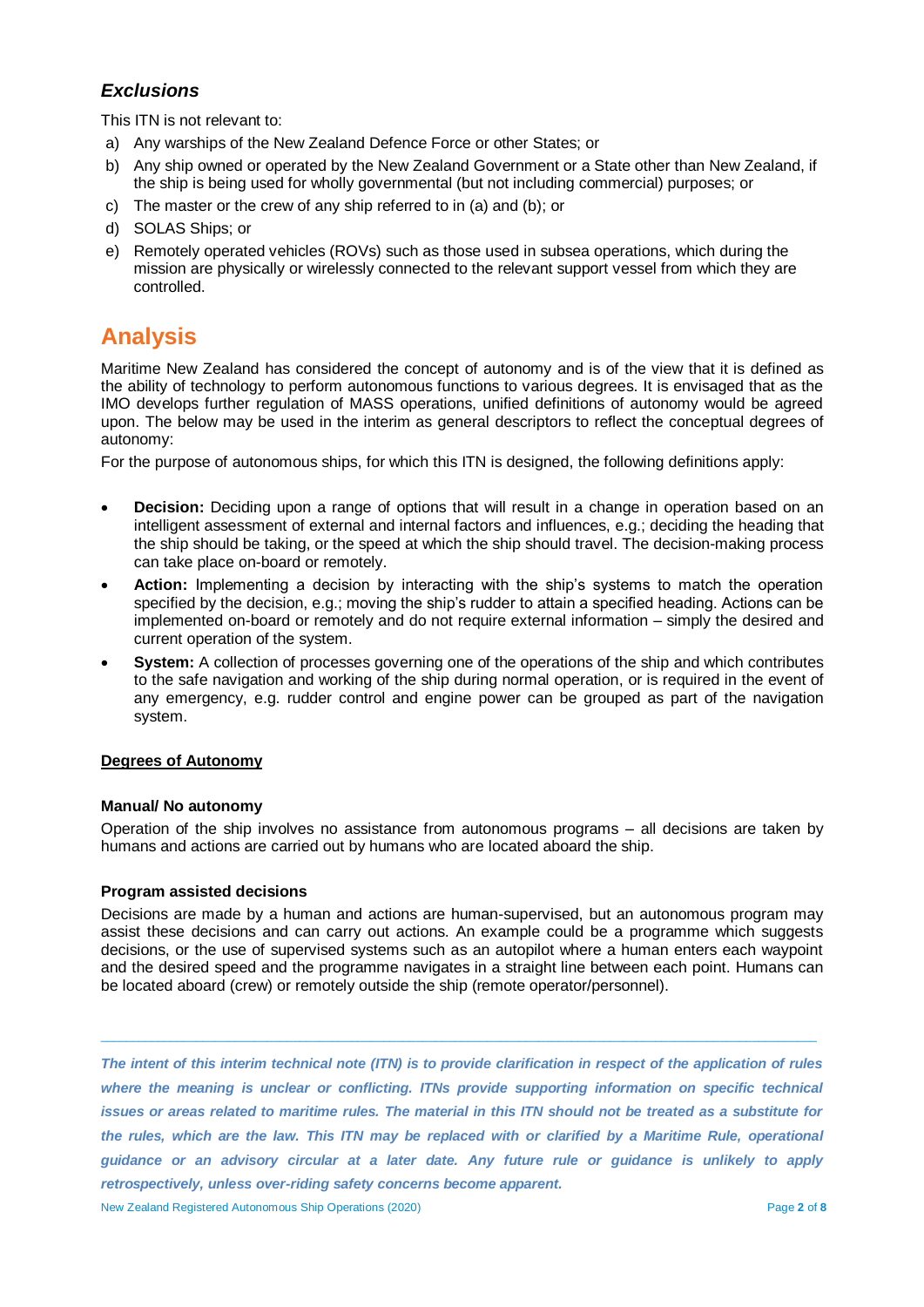#### **Program supervised decisions**

Decisions on board are supplied by the program but a human is supervising and must approve decisions for the program to implement the action. An example could be an autopilot where a human specifies the final destination with the best route suggested by a program which is then approved by a human. Humans may be located aboard (crew), however may exercise control remotely (remote operator/personnel).

#### **Program semi-supervised decisions**

Decisions aboard are made by the program but a human operator is informed of decisions with time to over-ride before action is taken. Humans are not necessarily constantly supervising the system and may be located aboard (crew), however may exercise control remotely (remote operator/personnel).

#### **Program unsupervised decisions**

Decisions on board are made by the program without informing an operator in real-time. The system is likely to be unsupervised for the majority of the time. Decisions can still be over-ridden by a human, but this would happen post-decision as the program will implement the decision without awaiting human approval. The supervision can be exercised aboard (crew) or remotely (remote operator/personnel).

## *Safety Systems for New Zealand Ships*

New Zealand flagged ships must be operated under a safety system appropriate to the ship and the operation, as prescribed by the Maritime Rules. While many autonomous ships may meet the requirements for application of Maritime Rules 19, 21, 40A, 40B, 40C, 40D, 40E and 40F, it is recommended that operators of autonomous ships with systems utilising program unsupervised decisions, or remotely exercised supervision at any degree of autonomy, approach Maritime New Zealand for exemption from the application of these rules in order to be able to operate under Maritime Rules Part 40G, which sets out the requirements for the Safety Case operating system for novel ships.

Where ships utilise programme semi-supervised decisions with humans aboard, the operator should approach Maritime New Zealand for exemption from specific parts of Maritime Rules 19, 21, 40A, 40B, 40C, 40D, 40E or 40F as required.



For the purposes of carrying out testing of autonomous ships, sea trials are considered outside of the scope of commercial use and therefore there is no requirement to be a participant in a safety system administered by Maritime New Zealand. Before the autonomous ship is entered into commercial operation, operators should make contact with Maritime New Zealand in relation to how their operation can enter into one of the safety systems prescribed by the Maritime Rules. In most cases it is envisaged that autonomous ships would enter into the Safety Case safety system, as set out in Maritime Rule 40G. Operators of autonomous ships which are already in operation are required to bring their operation into one of the safety systems.

 $\_$  ,  $\_$  ,  $\_$  ,  $\_$  ,  $\_$  ,  $\_$  ,  $\_$  ,  $\_$  ,  $\_$  ,  $\_$  ,  $\_$  ,  $\_$  ,  $\_$  ,  $\_$  ,  $\_$  ,  $\_$  ,  $\_$  ,  $\_$  ,  $\_$  ,  $\_$  ,  $\_$  ,  $\_$  ,  $\_$  ,  $\_$  ,  $\_$  ,  $\_$  ,  $\_$  ,  $\_$  ,  $\_$  ,  $\_$  ,  $\_$  ,  $\_$  ,  $\_$  ,  $\_$  ,  $\_$  ,  $\_$  ,  $\_$  ,

*The intent of this interim technical note (ITN) is to provide clarification in respect of the application of rules where the meaning is unclear or conflicting. ITNs provide supporting information on specific technical issues or areas related to maritime rules. The material in this ITN should not be treated as a substitute for the rules, which are the law. This ITN may be replaced with or clarified by a Maritime Rule, operational guidance or an advisory circular at a later date. Any future rule or guidance is unlikely to apply retrospectively, unless over-riding safety concerns become apparent.* New Zealand Registered Autonomous Ship Operations (2020) Page **3** of **8**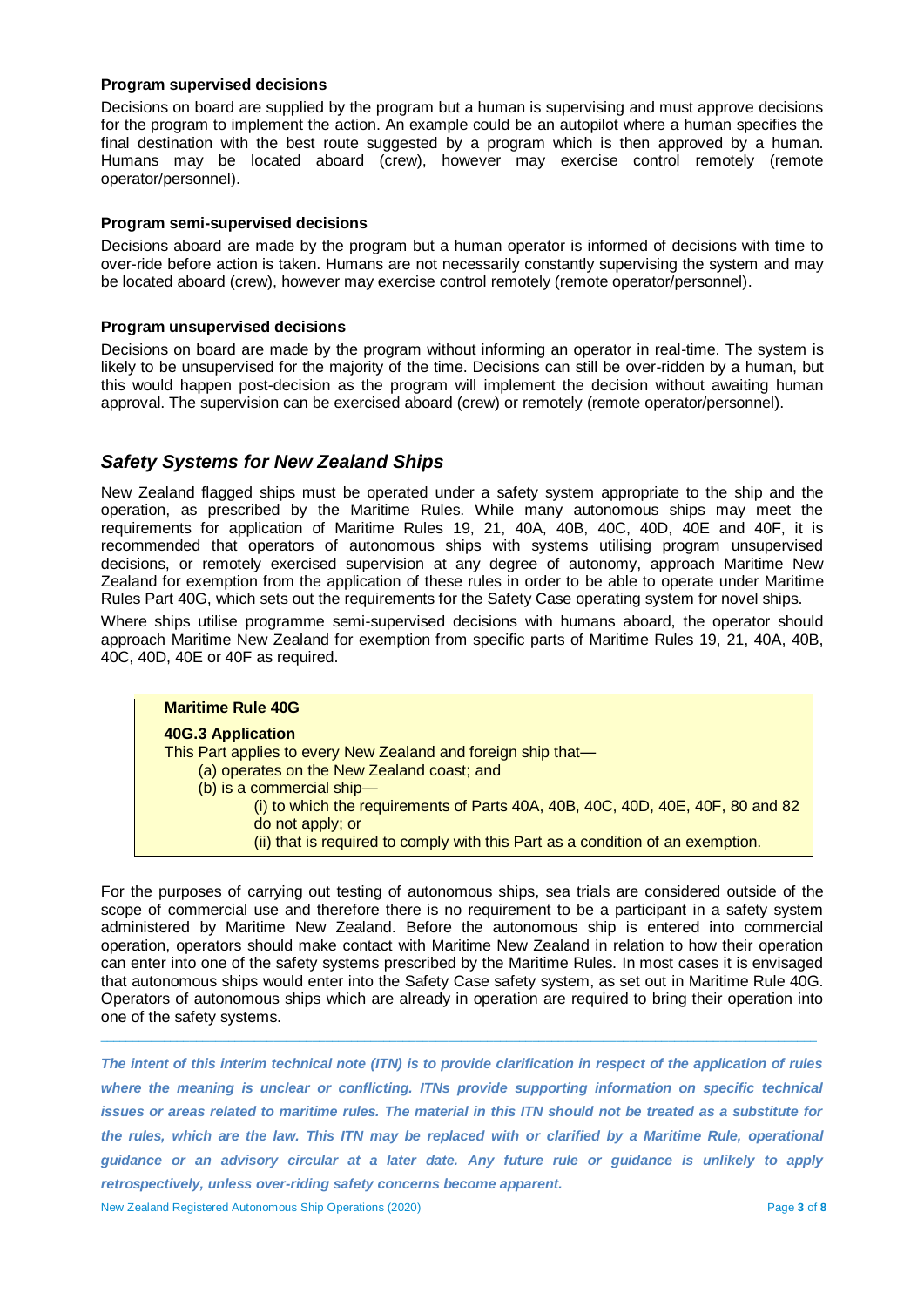Additional information on safe operating systems and how to get approval for a Safety Case under Maritime Rule 40G can be found at: [https://www.maritimenz.govt.nz/commercial/safety/safety](https://www.maritimenz.govt.nz/commercial/safety/safety-management-systems/default.asp)[management-systems/default.asp](https://www.maritimenz.govt.nz/commercial/safety/safety-management-systems/default.asp)

There may be cases where the ship is fitted with autonomous systems, which cause it to not comply with other applicable parts of the Maritime Rules, for example Maritime Rules Part 31 – Crewing and Watchkeeping. In such cases, the operator may apply for exemption from those rules. Applications for exemption should include, as applicable and, not limited to:

- a) A declaration of the concept of use of the autonomous ship, including any limits of use
- b) The part of the rule which the operator has determined to not be in compliance with
- c) Equivalent measures which achieve the same or higher standard of safety in comparison to the requirements of the maritime rule
- d) Recognised standards which the equivalent measures (in the case of technological measures) adhere to eg; IACS Classification Society codes or similar
- e) Evidence of compliance with the recognised standard as far as is applicable
- f) Arrangements for a New Zealand based master and the responsibilities of the master
- g) Remote crewing methodology

## *Exemptions Framework*

Noting that the Director is unable to provide exemptions from any part of the Maritime Transport Act (1994), Section 47 and Section 395 of the Act contain provisions for exemption from any specified requirement in the Maritime Rules and Marine Protection Rules. The exemptions framework is intended to be used where an alternative but equivalent measure of compliance to that which is specified in a Maritime Rule, is intended to be implemented, or where the Maritime Rules are inappropriate, unreasonable or substantially complied with. There are other cases in which an exemption might be appropriate, as set out the in excerpt below, however the core principle is that any exemption achieves the same standards of safety and marine protection to those of the rules.

Exemption may be sought where the features of an autonomous ship make compliance with the Maritime Rules or Marine Protection Rules impracticable, provided that such features can be proven to function to the same level of safety, security and environmental protection as required by the Maritime Rules and Marine Protection Rules and not to pose any additional risk.

#### **Maritime Transport Act (1994)**

#### **Section 47 - Exemption**

(1) The Director may, if he or she considers it appropriate and upon such conditions as he or she considers appropriate, exempt any person, ship, or maritime product from any specified requirement in any maritime rule.

(2) The Director shall not grant an exemption under subsection (1) unless he or she is satisfied in the circumstances of each case that—

(a) the granting of the exemption will not breach New Zealand's obligations under any convention; and

(b)either—

(i) the requirement has been substantially complied with and that further

*The intent of this interim technical note (ITN) is to provide clarification in respect of the application of rules where the meaning is unclear or conflicting. ITNs provide supporting information on specific technical issues or areas related to maritime rules. The material in this ITN should not be treated as a substitute for the rules, which are the law. This ITN may be replaced with or clarified by a Maritime Rule, operational guidance or an advisory circular at a later date. Any future rule or guidance is unlikely to apply retrospectively, unless over-riding safety concerns become apparent.*

 $\_$  ,  $\_$  ,  $\_$  ,  $\_$  ,  $\_$  ,  $\_$  ,  $\_$  ,  $\_$  ,  $\_$  ,  $\_$  ,  $\_$  ,  $\_$  ,  $\_$  ,  $\_$  ,  $\_$  ,  $\_$  ,  $\_$  ,  $\_$  ,  $\_$  ,  $\_$  ,  $\_$  ,  $\_$  ,  $\_$  ,  $\_$  ,  $\_$  ,  $\_$  ,  $\_$  ,  $\_$  ,  $\_$  ,  $\_$  ,  $\_$  ,  $\_$  ,  $\_$  ,  $\_$  ,  $\_$  ,  $\_$  ,  $\_$  ,

New Zealand Registered Autonomous Ship Operations (2020) Page **4** of **8**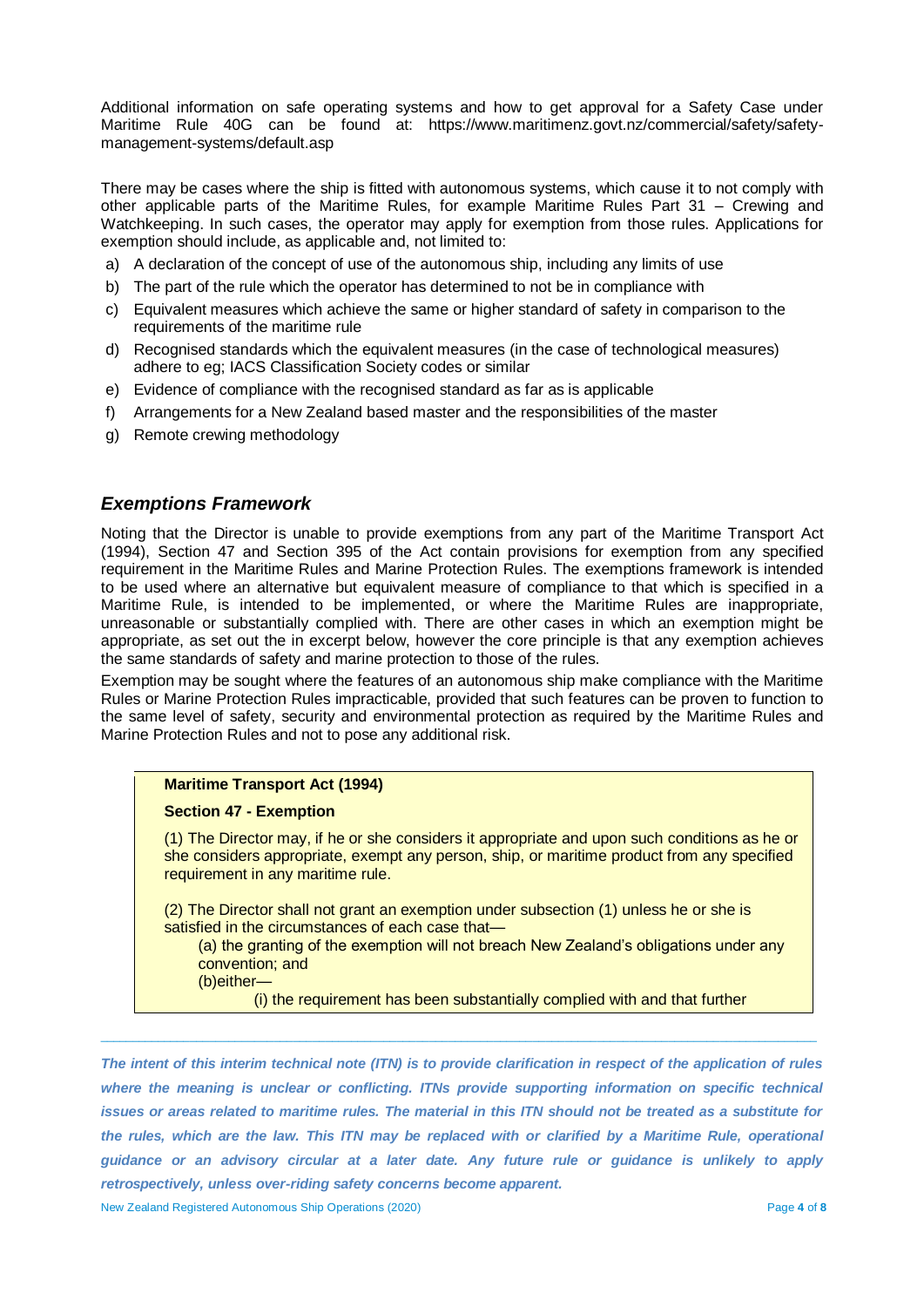| compliance is unnecessary; or<br>(ii) the action taken or provision made in respect of the matter to which the<br>requirement relates is as effective or more effective than actual compliance with<br>the requirement; or<br>(iii) the prescribed requirements are clearly unreasonable or inappropriate in the<br>particular case; or<br>(iv) events have occurred that make the prescribed requirements unnecessary<br>or inappropriate in the particular case; and<br>(ba) the risk of harm to the marine environment will not be significantly increased by the<br>granting of the exemption; and<br>(c) the risk to safety will not be significantly increased by the granting of the exemption. |
|--------------------------------------------------------------------------------------------------------------------------------------------------------------------------------------------------------------------------------------------------------------------------------------------------------------------------------------------------------------------------------------------------------------------------------------------------------------------------------------------------------------------------------------------------------------------------------------------------------------------------------------------------------------------------------------------------------|
| (4) Nothing in this section shall apply in any case where any maritime rule specifically<br>provides that no exemptions are to be granted.                                                                                                                                                                                                                                                                                                                                                                                                                                                                                                                                                             |
| <b>Section 395 - Exemptions</b><br>(1) The Director may, if he or she considers it appropriate, and upon such conditions as he or<br>she considers appropriate, exempt any person, ship, marine protection product, offshore<br>installation, pipeline, reception facility, or any real or personal property, from any specified<br>requirement in any marine protection rule.                                                                                                                                                                                                                                                                                                                         |
| (2) The Director shall not grant an exemption under subsection (1) unless he or she is<br>satisfied in the circumstances of each case that-<br>(a) the granting of the exemption will not breach New Zealand's obligations under any<br>convention; and<br>(b) either-                                                                                                                                                                                                                                                                                                                                                                                                                                 |
| (i) the requirement has been substantially complied with and that further<br>compliance is unnecessary; or<br>(ii) the action taken or provision made in respect of the matter to which the<br>requirement relates is as effective or more effective than actual compliance with<br>the requirement; or                                                                                                                                                                                                                                                                                                                                                                                                |
| (iii) the prescribed requirements are clearly unreasonable or inappropriate in the<br>particular case; or<br>(iv) events have occurred that make the prescribed requirements unnecessary                                                                                                                                                                                                                                                                                                                                                                                                                                                                                                               |
| or inappropriate in the particular case; and<br>(ba) the risk to safety will not be significantly increased by the granting of the exemption;<br>and<br>(c) the granting of the exemption will not significantly increase the risk of harm, -                                                                                                                                                                                                                                                                                                                                                                                                                                                          |
| (i)<br>for a marine protection rule on ballast water, to the environment, human health,<br>property, or resources; or                                                                                                                                                                                                                                                                                                                                                                                                                                                                                                                                                                                  |
| (ii) for any other marine protection rule, to the marine environment.<br>(3) The number and nature of exemptions granted under subsection (1) shall be notified as                                                                                                                                                                                                                                                                                                                                                                                                                                                                                                                                     |
| soon as practicable in the Gazette.                                                                                                                                                                                                                                                                                                                                                                                                                                                                                                                                                                                                                                                                    |
| (4) Nothing in this section shall apply in any case where any marine protection rule<br>specifically provides that no exemptions are to be granted.                                                                                                                                                                                                                                                                                                                                                                                                                                                                                                                                                    |

*The intent of this interim technical note (ITN) is to provide clarification in respect of the application of rules where the meaning is unclear or conflicting. ITNs provide supporting information on specific technical issues or areas related to maritime rules. The material in this ITN should not be treated as a substitute for the rules, which are the law. This ITN may be replaced with or clarified by a Maritime Rule, operational guidance or an advisory circular at a later date. Any future rule or guidance is unlikely to apply retrospectively, unless over-riding safety concerns become apparent.*

 $\_$  ,  $\_$  ,  $\_$  ,  $\_$  ,  $\_$  ,  $\_$  ,  $\_$  ,  $\_$  ,  $\_$  ,  $\_$  ,  $\_$  ,  $\_$  ,  $\_$  ,  $\_$  ,  $\_$  ,  $\_$  ,  $\_$  ,  $\_$  ,  $\_$  ,  $\_$  ,  $\_$  ,  $\_$  ,  $\_$  ,  $\_$  ,  $\_$  ,  $\_$  ,  $\_$  ,  $\_$  ,  $\_$  ,  $\_$  ,  $\_$  ,  $\_$  ,  $\_$  ,  $\_$  ,  $\_$  ,  $\_$  ,  $\_$  ,

New Zealand Registered Autonomous Ship Operations (2020) Page **5** of **8**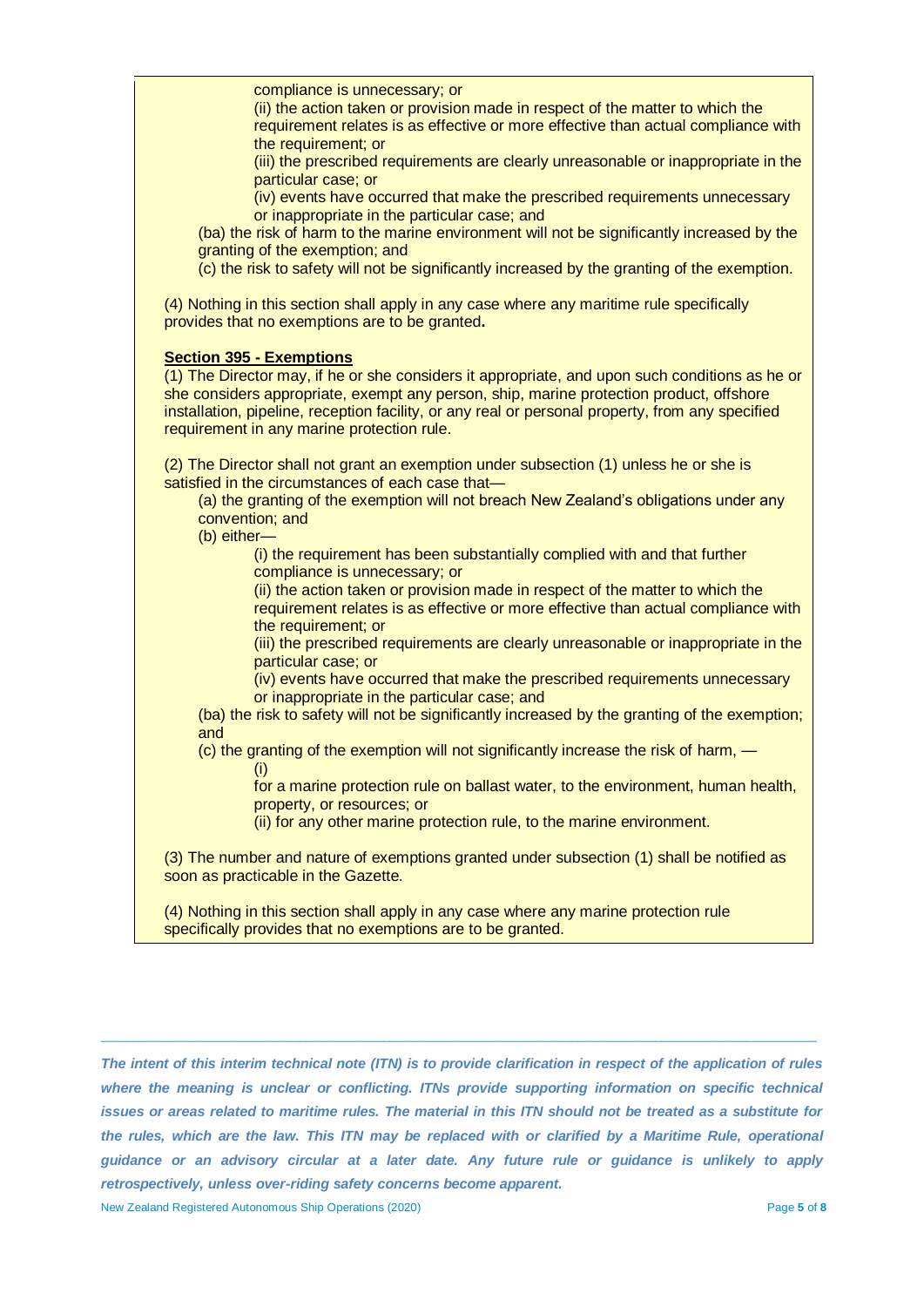# *Responsibilities of Masters (Maritime Transport Act, 1994)*

The Maritime Transport Act (1994) defines a master as any person (except a pilot) having command or charge of any ship. In the case of autonomous ships, the master is responsible for the safe operation of the ship, passengers, crew and cargo carried. The master holds final authority for the operation of the ship and is responsible for the compliance with the Act and the Rules. This requirement remains for all degrees of autonomy outlined above.

All ships must have a master in command of the ship, including autonomous ships. To facilitate autonomous ship operation, Maritime New Zealand can accept a remote operator as the master of the ship, for instance a "Master Remote Operator", or similar. This role will hold the responsibilities as defined in the Act and is necessary under New Zealand law. A master remote operator, or similar, of a New Zealand ship must be physically located in NZ and therefore subject to NZ law.

The master, like other crew (or remote personnel) is required under the Act, as a participant in the maritime system to hold appropriate maritime documents and all the necessary qualifications. This remains the case with autonomous ship operation. However, where the requirements in attaining certain documentation are not appropriate for the operation of autonomous ships, an exemption may be sought.

#### **Maritime Transport Act (1994), Part 3, Section 19 - Duties of master**

- (1) The master of a ship shall—
- (a) be responsible for the safe operation of the ship on a voyage, the safety and wellbeing of all passengers and crew, and the safety of cargo carried; and

(b) have final authority to control the ship while in command and for the maintenance of discipline by all persons on board; and

(c) be responsible for compliance with all relevant requirements of this Act and regulations and maritime rules made under this Act, except in an emergency when, in the interests of safety, immediate action in breach of this Act or of regulations or maritime rules made under this Act is necessary; and

# *Responsibilities of PCBUs (Health & Safety at Work Act, 2015)*

The Health & Safety at Work Act, 2015 (HSWA) applies on New Zealand Ships, wherever they may be, as well as foreign ships on a demise charter to a New Zealand-based operator when operating in New Zealand.

The HSWA defines persons conducting a business or undertaking (PCBU) and sets out the requirements with which PCBUs must comply so that the health and safety of other persons is not put at risk from work carried out as part of the conduct of the business or undertaking. This is considered to be the primary duty of care of a PCBU and exists alongside the responsibility to eliminate and minimise risks to health and safety as far as reasonably practicable.

In relation to autonomous ship operation in the context of the HSWA requirements, some examples of issues operators must consider include, but are not limited to:

- a) the nature of operation of their ship and risks it poses
- b) possible interactions with the ship and the PCBU
- c) how the ship is controlled and the standards in relation to operational systems and operating personnel
- d) Legislative and documentary requirements which the ship and PCBU would be subject to

 $\_$  ,  $\_$  ,  $\_$  ,  $\_$  ,  $\_$  ,  $\_$  ,  $\_$  ,  $\_$  ,  $\_$  ,  $\_$  ,  $\_$  ,  $\_$  ,  $\_$  ,  $\_$  ,  $\_$  ,  $\_$  ,  $\_$  ,  $\_$  ,  $\_$  ,  $\_$  ,  $\_$  ,  $\_$  ,  $\_$  ,  $\_$  ,  $\_$  ,  $\_$  ,  $\_$  ,  $\_$  ,  $\_$  ,  $\_$  ,  $\_$  ,  $\_$  ,  $\_$  ,  $\_$  ,  $\_$  ,  $\_$  ,  $\_$  ,

*The intent of this interim technical note (ITN) is to provide clarification in respect of the application of rules where the meaning is unclear or conflicting. ITNs provide supporting information on specific technical issues or areas related to maritime rules. The material in this ITN should not be treated as a substitute for the rules, which are the law. This ITN may be replaced with or clarified by a Maritime Rule, operational guidance or an advisory circular at a later date. Any future rule or guidance is unlikely to apply retrospectively, unless over-riding safety concerns become apparent.*

New Zealand Registered Autonomous Ship Operations (2020) Page **6** of **8**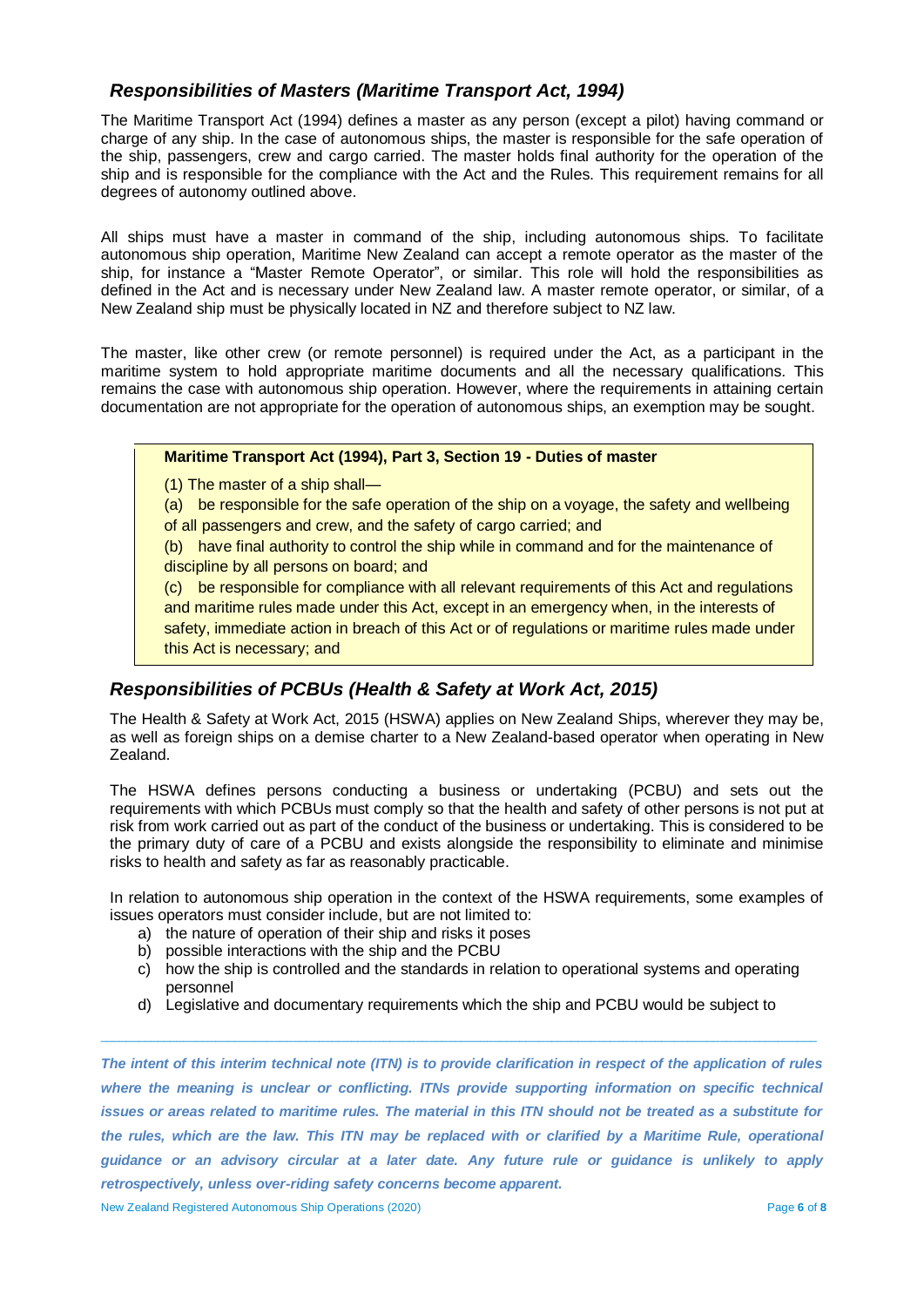# *Certification of Personnel (including Master)*

Where an autonomous ship requires any degree of remote human operation, personnel must have an appropriate seafarer certificate of competence applicable to the area of operation and ship size, and they must be medically fit to carry out their roles and responsibilities related to autonomous ship operation. It is therefore the responsibility of the owner or operator to ensure that all personnel are adequately trained, developed, medically fit (physically and mentally, to the purpose of their duty) and where appropriate, certified to undertake their roles and responsibilities.

The owner or operator must ensure that their personnel undertake the required initial training and that the operator(s) are adequately familiar with the equipment installed on the autonomous ship, both for normal operations and emergency situations. All training undertaken, and all subsequent operational experience should be recorded by the operator. All training should be endorsed by the training provider, which could be the owner. Operational experience should be endorsed by an appropriate company representative. Evidence should include dates, operational hours, and operational area, as well as where and when any training took place.

Exemption may be sought where the features of an autonomous ship make compliance with the crewing requirements of the Maritime Rules impossible or inappropriate, provided that such features can be proven to function to the same level of safety as required by the Maritime Rules and not to pose any additional risk.

# *Foreign Flagged Ships In New Zealand*

Operators of foreign flagged ships, whether conducting trials or under commercial operation in New Zealand, should contact Maritime New Zealand at the earliest opportunity and seek advice on compliance with New Zealand legislation.

Any autonomous ship operating in New Zealand must adhere to a certification, oversight and active compliance regime co-ordinated by its flag Administration, evidence of which must be made available to Maritime New Zealand upon request.

Additionally, foreign flagged ships in New Zealand are subject to the provisions of Port State Control. All foreign flagged ships must be in compliance with the applicable international conventions, which New Zealand may verify as a Port State.

# **Applying for an Exemption and Approval of a Safety Case**

# *How to Apply*

The exemption application form can be found on the Maritime New Zealand website at:

*<https://www.maritimenz.govt.nz/commercial/safety/exemptions/rule-exemptions.asp>* and may be sent to the Exemption Officer by emailing *[Exemptions.Officer@maritimenz.govt.nz](mailto:Exemptions.Officer@maritimenz.govt.nz)*.

 $\_$  ,  $\_$  ,  $\_$  ,  $\_$  ,  $\_$  ,  $\_$  ,  $\_$  ,  $\_$  ,  $\_$  ,  $\_$  ,  $\_$  ,  $\_$  ,  $\_$  ,  $\_$  ,  $\_$  ,  $\_$  ,  $\_$  ,  $\_$  ,  $\_$  ,  $\_$  ,  $\_$  ,  $\_$  ,  $\_$  ,  $\_$  ,  $\_$  ,  $\_$  ,  $\_$  ,  $\_$  ,  $\_$  ,  $\_$  ,  $\_$  ,  $\_$  ,  $\_$  ,  $\_$  ,  $\_$  ,  $\_$  ,  $\_$  ,

*The intent of this interim technical note (ITN) is to provide clarification in respect of the application of rules where the meaning is unclear or conflicting. ITNs provide supporting information on specific technical issues or areas related to maritime rules. The material in this ITN should not be treated as a substitute for the rules, which are the law. This ITN may be replaced with or clarified by a Maritime Rule, operational guidance or an advisory circular at a later date. Any future rule or guidance is unlikely to apply retrospectively, unless over-riding safety concerns become apparent.*

New Zealand Registered Autonomous Ship Operations (2020) Page **7** of **8**